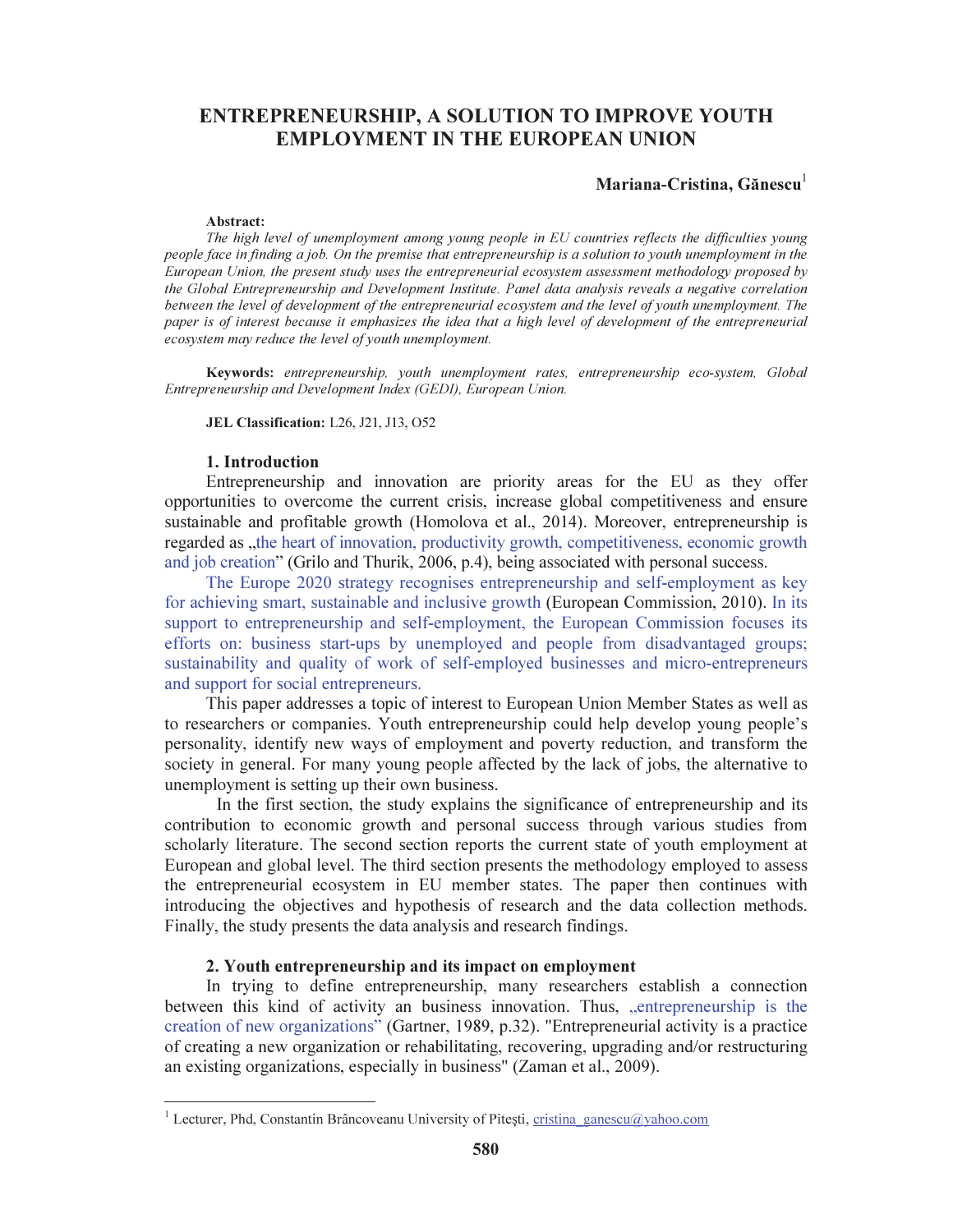Other studies show that "entrepreneurship is a process of exploiting opportunities that exist in the environment or that are created through innovation in an attempt to create value. It often includes the creation and management of new business ventures by an individual or a team" (Ulijn and Brown, 2014, p.5). Rwigema and Venter (2004) define entrepreneurship as "the process of conceptualising, organising, launching and through innovation, nurturing a business opportunity into a potentially high growth venture in a complex and unstable environment".

Youth entrepreneurship is "the practical application of enterprising qualities, such as initiative, innovation, creativity and risk-taking into the work environment (either in self-employment or employment in small start-up firms), using the appropriate skills necessary for success in that environment and culture" (Chigunta, 2002, p.5). "Young entrepreneurs can be divided into two broad groups: those who become entrepreneurs by necessity because they are unable to find other forms of formal employment or continue their education, and what can be called "vocational entrepre-neurs" who seize a business opportunity" (Llisteri et al., 2006, p.3).

Entrepreneurial behavior is seen, rather, as a purely psychological phenomenon. This explains why, for example, only a quarter of businesses worldwide are headed by women. "They have to cope with discrimination, prejudices and certain skill deficiencies, but at the same time demonstrate successful management styles such as open communication and participative decision-making" (Ulijn and Brown, 2014, p.7).

Entrepreneurship can be measured in two ways: actual entrepreneurship and latent entrepreneurship (Pihie, 2009). It is important to have the conditions required for latent entrepreneurship and that the intention to create a new business becomes a behaviour.

The stages youth go through while generating youth entrepreneurship are (Chigunta, 2002): *pre-entrepreneurs* (the formative stage and the transition from the security of the home or education to the work place; age group 15-19 years); *budding entrepreneurs* (the growth stage; age group 20-25 years; these youth are likely to have gained some experience, skills and capital to enable them run their own enterprises; they often face three enterprise pathways: remaining stuck in marginal activities, going out of business and running successful enterprises); *emerging entrepreneurs* (they are also likely to have accumulated vital experience in business or in other areas of life; age group 26-29 years).

The propensity to entrepreneurship is influenced by many factors. Family and culture exert a significant impact on entrepreneurial behavior. Cromie (2000) found a significant difference between reasons given by men and women to establish an enterprise, relating to career dissatisfaction and child-rearing: a mother can more easily work at home for her own enterprise where she seems to care less about making money than men (Ulijn and Brown, 2014, p.7).

For quite some time, researchers have tried to explain international differences in entrepreneurial behavior based on cultural characteristics. Therefore, some studies try to identify the link between national cultural characteristics and the levels of innovation or entrepreneurship (Stephan and Uhlaner, 2010), considering the role of culture in facilitating the association between economic, institutional, and social factors and entrepreneurial behavior (Pinillos and Reyes, 2011). Other studies focus on the aggregation of regional and national needs and entrepreneurial reasons that create the entrepreneurial culture (Beugelsdijk, 2007). The aforementioned study (Beugelsdijk, 2007) shows a positive relationship between entrepreneurial culture and regional economic development for 54 European regions, explaining the influence of culture on innovation (Hayton and Cacciotti, 2014).

According to Gray (2002), some of the motivations of young people to start their own business are: "to be one's own boss, with more control over one's own work and life; to obtain an alternative route for advancement from a dead-end job; to obtain additional money; and to provide products not elsewhere available". In the UK, young graduates are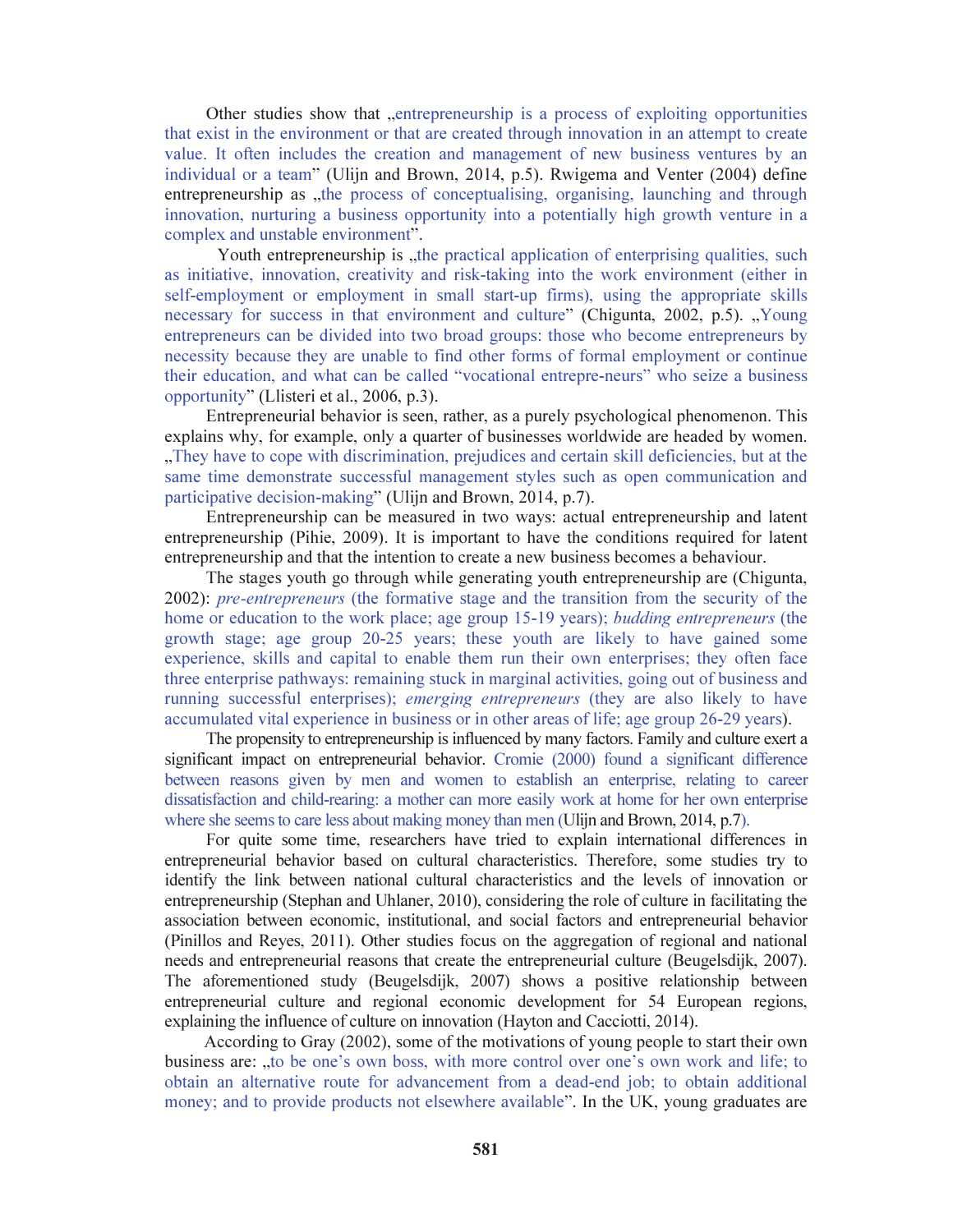motivated by the desire to be independent and by the flexibility of one's own business, rather than by financial gain (OECD, 2001).

Entrepreneurship is an important factor contributing to economic growth, success and prosperity. Some studies connect entrepreneurship and economic growth (Audretsch, Carree, Thurik and van Stel, 2005). Thus, "an entrepreneur is one that shifts economic resources out of an area of low productivity into an area of higher productivity and greater yield" (Herrington, Kew and Kew, 2009). However, the number of young people involved in the creation of small businesses is still low. Studies show that this seems to be the variant chosen by a small number of young people affected by unemployment. The Status of Youth Report (2005) shows that only 6% of young people create their own businesses. Also, the Global Entrepreneurship Monitor (Reynolds, 2005) highlights the low rate of involvement of youth in entrepreneurship.

Barriers to youth entrepreneurship are:  $\mu$ lack of access to institutional capital; lack of access to lucrative markets; poor marketing and branding; inadequate planning; lack of access to suitable working space; lack of business management skills and abilities; inadequate, inaccurate and non-existent financial records, lack of new product development, and; lack of on-going business support" (Chigunta, 2002, p.6).

Other studies identify the determinants of entrepreneurship (Grilo and Thurik, 2006).

#### 3. Youth unemployment, a global and European problem

In recent years, the promotion of entrepreneurship as a possible source of job creation, empowerment and economic dynamism in a rapidly globalising world has attracted increasing policy and scholarly attention. However, despite this attention, there has been no systematic attempt to look at it from a youth angle" (Chigunta, 2002, p.).

Worldwide, unemployment remains a fairly important problem. "From 2009 to 2011 the youth unemployment rate decreased from 12.7 per cent to 12.3 per cent. It increased again to 12.4 per cent in 2012 and has continued to grow to 12.6 per cent in 2013. This is 1.1 percentage points above the 2007 level of 11.5 per cent. Global youth unemployment is estimated to be 73.4 million in 2013, which is an increase of 3.5 million since 2007 and 0.8 million above the 2011 level" (International Labour Organization, 2013).

Youth unemployment is an extremely serious problem for EU governments. The youth unemployment rate is double or more than double compared to the unemployment rate for all ages. After 2008, the economic crisis has hampered access to employment for many young people. The data reveals worrying levels of youth unemployment in Spain, Greece, Croatia and Italy (Table. 1). During 2011-2013, Romania ranked around the European average.

| Table no. 1, Touth unemployment rates in the EQ member states between 2010-2015 |           |              |              |              |              |
|---------------------------------------------------------------------------------|-----------|--------------|--------------|--------------|--------------|
| Country                                                                         | Country   | Unemployment | Unemployment | Unemployment | Unemployment |
|                                                                                 | acronym   | rate 2010    | rate 2011    | rate 2012    | rate 2013    |
|                                                                                 |           |              |              |              |              |
| Austria                                                                         | AT        | 8.8          | 8.3          | 8.7          | 9.2          |
| Belgium                                                                         | BE        | 22.4         | 18.7         | 19.8         | 23.7         |
| Bulgaria                                                                        | <b>BG</b> | 21.8         | 25.0         | 28.1         | 28.4         |
| Cyprus                                                                          | <b>CY</b> | 16.6         | 22.4         | 27.8         | 38.9         |
| Croatia                                                                         | <b>HR</b> | 32.6         | 36.1         | 43.0         | 49.7         |
| Czech Republic                                                                  | CZ.       | 18.3         | 18.1         | 19.5         | 18.9         |
| Denmark                                                                         | DK        | 13.9         | 14.3         | 14.0         | 13.0         |
| Estonia                                                                         | EE        | 32.9         | 22.4         | 20.9         | 18.7         |
| Finland                                                                         | FI        | 21.4         | 20.1         | 19.0         | 19.9         |
| France                                                                          | <b>FR</b> | 23.3         | 22.6         | 24.4         | 24.8         |
| Germany                                                                         | DE        | 9.9          | 8.6          | 8.1          | 7.9          |
| Greece                                                                          | EL        | 33.0         | 44.4         | 55.3         | 58.3         |

Table no. 1. Youth unemployment rates in the EU member states between 2010-2013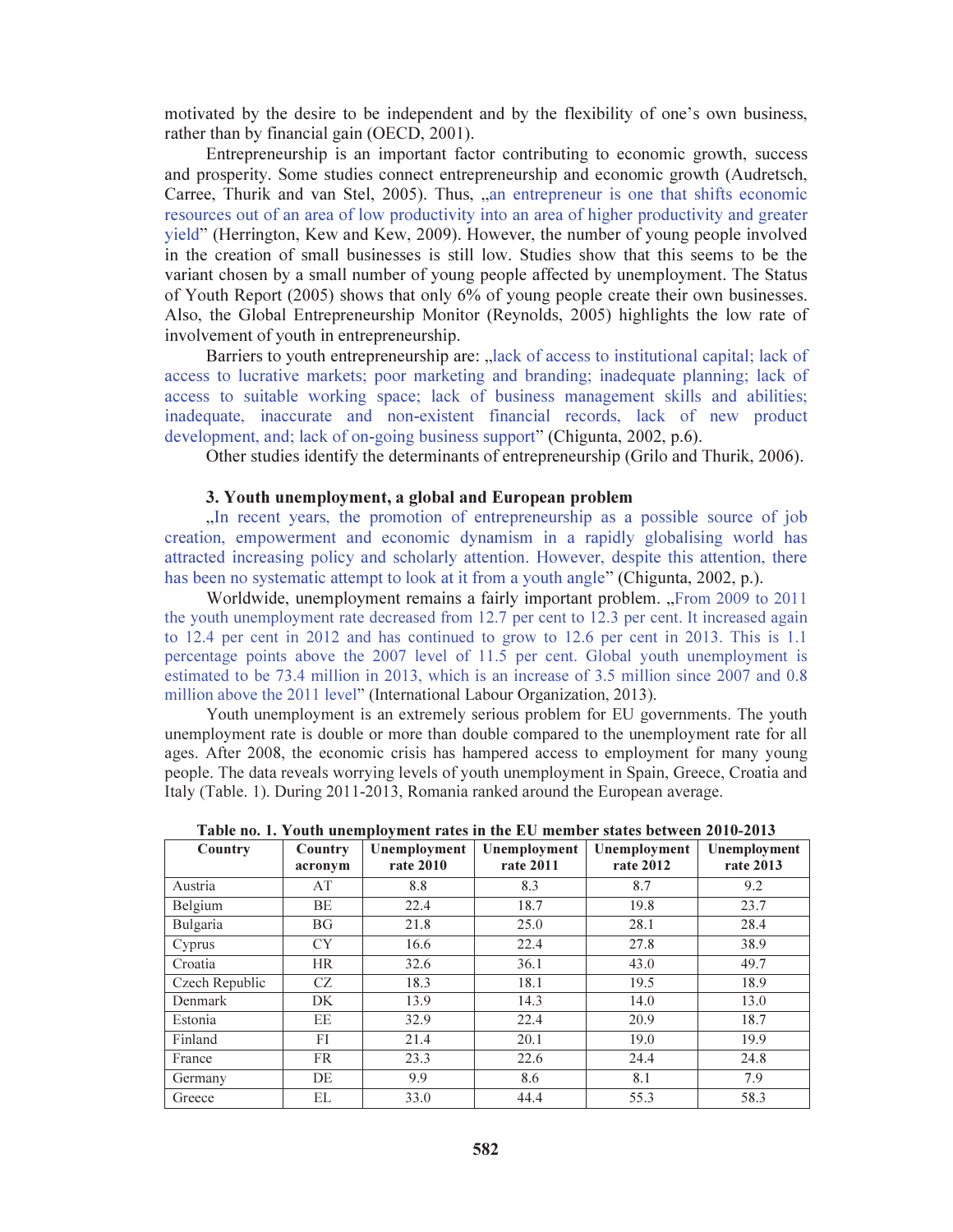| Country         | Country<br>acronym | Unemployment<br>rate 2010 | Unemployment<br>rate 2011 | Unemployment<br>rate 2012 | Unemployment<br>rate 2013 |
|-----------------|--------------------|---------------------------|---------------------------|---------------------------|---------------------------|
| Hungary         | HU                 | 26.6                      | 26.1                      | 28.1                      | 27.2                      |
| Ireland         | IE                 | 27.6                      | 29.1                      | 30.4                      | 26.8                      |
| Italy           | IT                 | 27.8                      | 29.1                      | 35.5                      | 40.0                      |
| Latvia          | LV                 | 36.2                      | 31.0                      | 28.5                      | 23.2                      |
| Lithuania       | LT                 | 35.7                      | 32.6                      | 26.7                      | 21.9                      |
| Luxembourg      | LU                 | 15.8                      | 16.4                      | 18.0                      | 17.4                      |
| Malta           | <b>MT</b>          | 13.2                      | 13.8                      | 14.2                      | 13.5                      |
| The Netherlands | NL                 | 8.7                       | 7.6                       | 9.5                       | 11.0                      |
| Poland          | PL                 | 23.7                      | 25.8                      | 26.5                      | 27.3                      |
| Portugal        | PT                 | 28.2                      | 30.1                      | 37.7                      | 37.7                      |
| Romania         | R <sub>O</sub>     | 22.1                      | 23.7                      | 22.7                      | 23.6                      |
| Slovakia        | <b>SK</b>          | 33.9                      | 33.7                      | 34.0                      | 33.7                      |
| Slovenia        | <b>SI</b>          | 14.7                      | 15.7                      | 20.6                      | 21.6                      |
| Spain           | ES                 | 41.5                      | 46.2                      | 52.9                      | 55.5                      |
| Sweden          | <b>SE</b>          | 24.8                      | 22.8                      | 23.7                      | 23.4                      |
| United Kingdom  | UK                 | 19.8                      | 21.1                      | 21.0                      | 20.5                      |
| $EU-28$         |                    | 21.2                      | 21.4                      | 23.0                      | 23.4                      |

Source: Eurostat

Practically, the level of unemployment is a mirror image of the state of a nation's economy. Suffice to also say, youth unemployment is highly dependent on the overall status of the economy" (Awogbenle and Chijioke Iwuamadi, 2010).

Some studies show that a small number of new businesses (6-10%) are responsible for half of all the jobs created by new firms that still operate 7-10 years after their creation (Llisteri et al., 2006).

The increased interest of researchers and especially of governments to promote youth entrepreneurship is triggered by the high number of unemployed young people. For them, entrepreneurship could be  $\alpha$  channel for the talents of many highly educated young people to explore their potential and cash their business acumen" (Sharma and Madan, 2013, p.131).

Youth entrepreneurship education might help to consider entrepreneurship as an alternative to unemployment. Studies on developing countries (Oyelola et al., 2014) show that human resource development through entrepreneurship education programs, access to finance, and providing support for business start-ups could solve this problem of young people.

In this respect, the present paper explores the relationship between the entrepreneurial behavior of youth and unemployment, through an original methodology employed to assess the entrepreneurial ecosystem in EU states.

# 4. Methodology, objectives and research hypothesis

The purpose of this research is to assess EU's entrepreneurial ecosystem. The objectives of the study are as follows:

O1. Establish the significance of the entrepreneurial ecosystem.

O2. Identify a methodology for assessing the entrepreneurial ecosystem.

O3. Identify the degree of association between the index of entrepreneurial ecosystem and youth unemployment by using the Pearson correlation coefficient.

The hypothesis of the study is as follows: "There is a negative correlation between the level of development of the entrepreneurial ecosystem and the level of youth unemployment."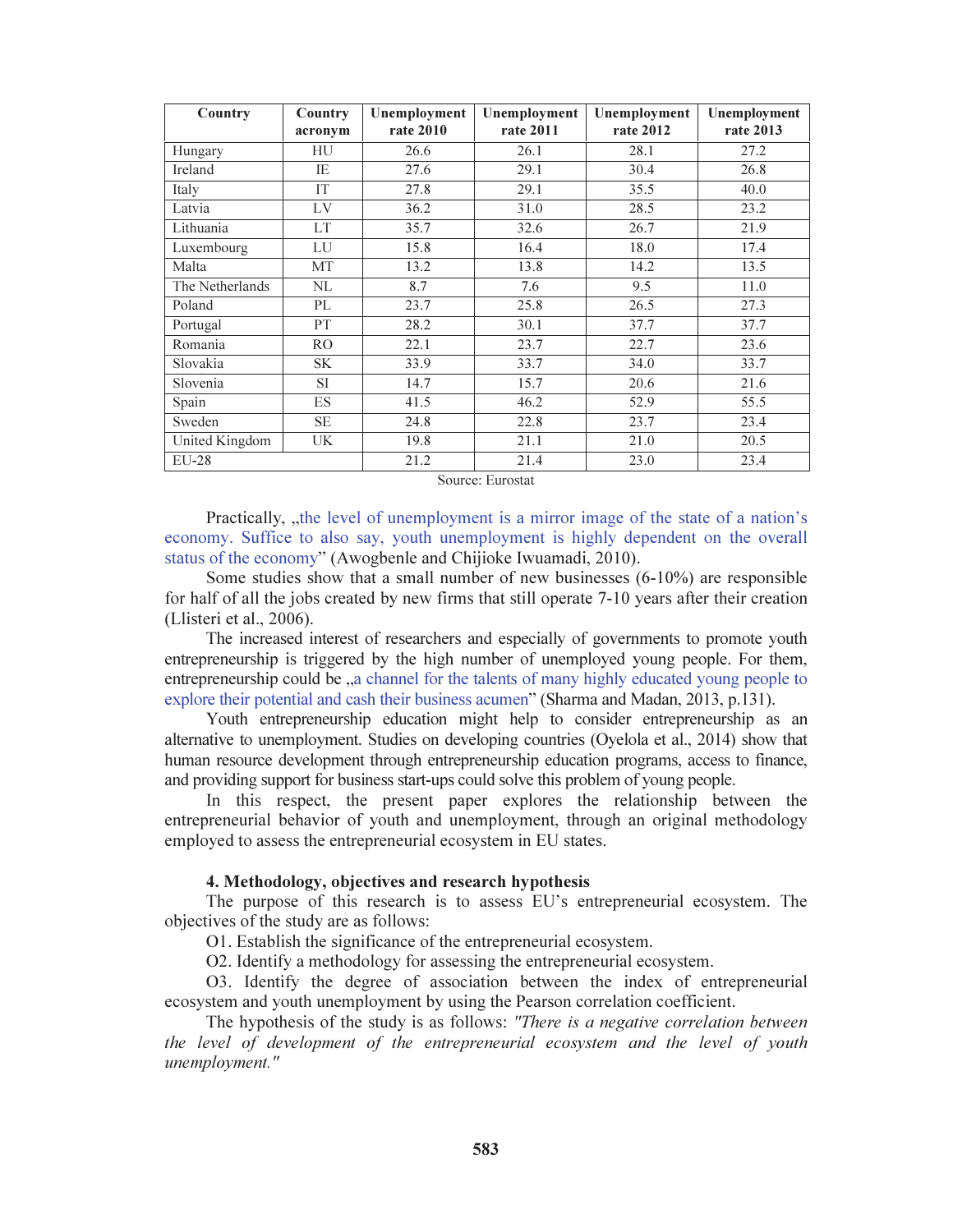# 4.1. Assessing EU's entrepreneurial ecosystem based on the Global Entrepreneurship and Development Index

Nowadays many governments speak about the entrepreneurial ecosystem. The entrepreneurial ecosystem refers to all elements (individuals, organizations, and institutions) that favor or hinder the election of a person to become an entrepreneur or the likelyhood to achieve success.

In this respect, the entrepreneurial ecosystem includes several specific elements, grouped into six general groups (Isenberg, 2014): a conducive culture; enabling policies and leadership; availability of appropriate finance; quality human capital; venture-friendly markets for products; a range of institutional and infrastructural supports. Other research identifies the three areas of the entrepreneurial ecosystem, all of special importance: accessible markets, human capital/workforce, funding and finance (World Economic Forum, 2013).

. A first step to stimulating entrepreneurship is mapping and measuring the existing entrepreneurial ecosystem" (Aspen Network Development Entrepreneurs, 2013, p.1). Therefore, initiating measures to boost youth entrepreneurship must be preceded by diagnosing opportunities and challenges of the entrepreneurial ecosystem.

An example is the tool developed by the Aspen Network of Development Entrepreneurs, supported by the UK Department for International Development, which provides a methodological guide to assess the condition of the entrepreneurial ecosystem and a set of resources that can be used by researchers and practitioners" (Aspen Entrepreneurs Development Network, 2013). The Asset Mapping Roadmap (Council on Competitiveness, 2008) is one of the most comprehensive and detailed instruments that uses over 150 indicators, structured into eight distinct areas.

The Global Entrepreneurship and Development Index (GEDI) is of great importance. .This index was created to provide a more complete understanding of economic development by capturing the contextual nature of business formation, expansion and growth. It is based on analysis of comprehensive data sets from more than 120 countries that marshal information about the "3A's" of development: entrepreneurial attitudes, aspirations and activity (GEDI, 2013).

Scholarly literature includes some studies that test entrepreneurship models, examining contextual and individual factors (Schoon and Duckworth, 2012). Results showed gender differences and the importance of individual and contextual factors in the development of entrepreneurial activities (Geldhof et al., 2014).

Acs and Szerb (2010) constructs a Global Entrepreneurship and Development Index (GEDI), that captures the contextual feature of entrepreneurship across countries. The index measures from a qualitative and quantitative point of view the process of entrepreneurship in 71 of the most important countries in the world, based on three subindexes: entrepreneurial attitudes, entrepreneurial activity and entrepreneurial aspirations.

The assessment of the entrepreneurial ecosystem starts from the analysis of the following coordinates: external factors (public policy on entrepreneurship, access to finance for young entrepreneurs, incentives for venture capital investors, business incubators, business angels, bureaucracy, regulatory and tax environment, the existence of clubs and associations of entrepreneurs) and domestic factors (entrepreneurship education, density of new businesses).

In the present study we opted to assess the entrepreneurial ecosystem based on the methodology proposed by the Global Entrepreneurship and Development Institute. According to this methodology (Acs and Szerb, 2010), GEDI is determined on the basis of three subindexes: the entrepreneurial attitude sub-index, the antrepreneurial activity subindex and the entrepreneurial aspiration sub-index.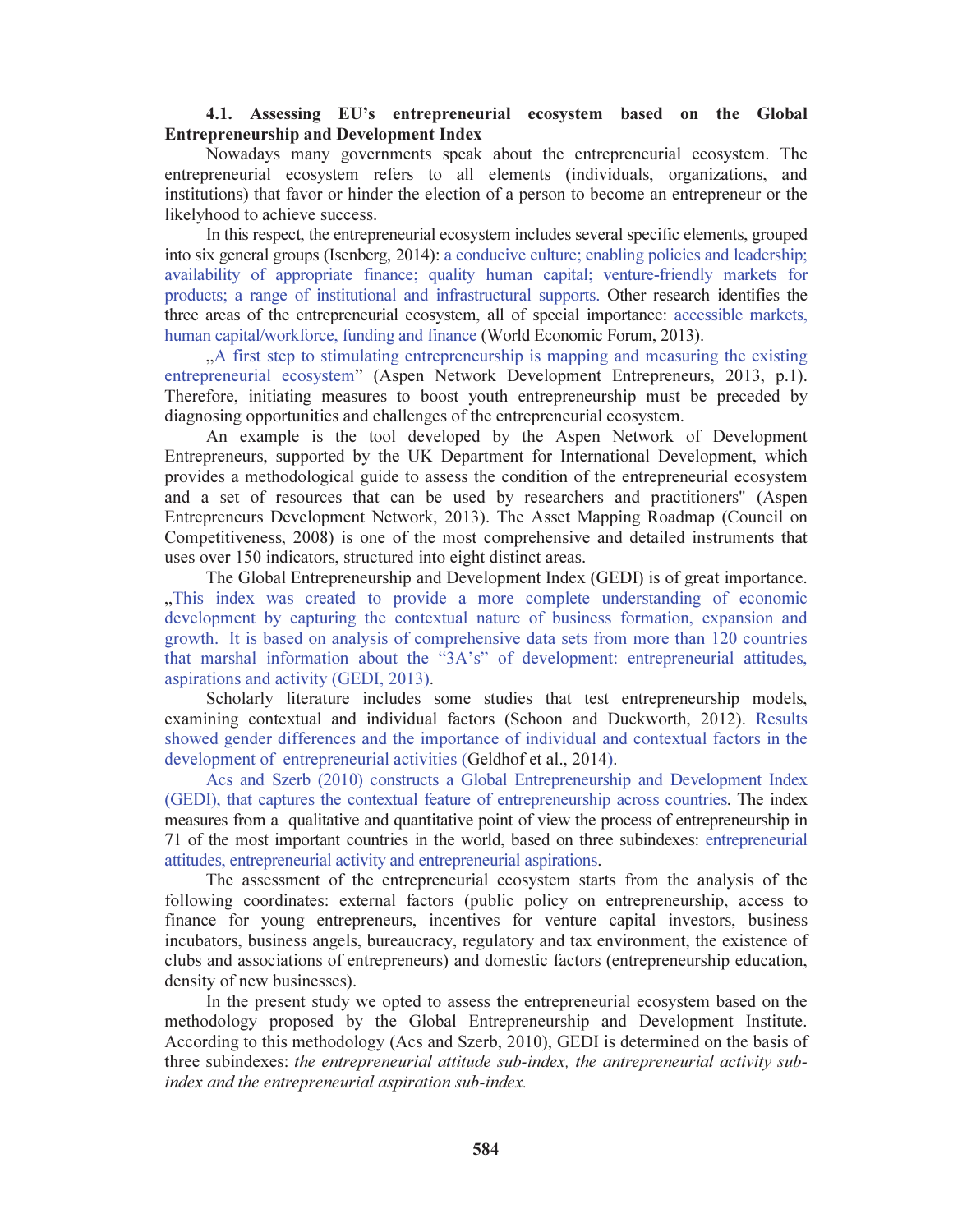The entrepreneurial attitude sub-index aims to identify entrepreneurial attitudes associated with the entrepreneurship related behavior of a country's population (Acs and Szerb, 2010). The attitude towards entrepreneurship is influenced by institutional factors, market size, education and culture.

The entrepreneurial activity sub-index is principally concerned with measuring high growth potential start-up activity. This subindex assesses the motivation to involve in entrepreneurship, entrepreneurship education and business freedom.

The entrepreneurial aspiration sub-index refers to the distinctive, qualitative, strategy related nature of entrepreneurial activity. This subindex includes production and technologic innovation, internationalization and availability of business financing.

| Country        | Countr                   | <b>GEDI 2010</b>      | <b>GEDI 2011</b>   | <b>GEDI 2012</b> | <b>GEDI 2013</b> |
|----------------|--------------------------|-----------------------|--------------------|------------------|------------------|
|                | acronym                  |                       |                    |                  |                  |
| Austria        | AT                       | 0.45                  | 0.39               | 0.46             | 0.49             |
| Belgium        | BE                       | 0.58                  | 0.50               | 0.50             | 0.53             |
| Bulgaria       | $\overline{BG}$          | $\overline{N}$        | N                  | $\overline{N}$   | 0.31             |
| Cyprus         | $\overline{\rm CY}$      | $\mathbf N$           | N                  | $\mathbf N$      | 0.40             |
| Croatia        | <b>HR</b>                | 0.28                  | 0.26               | 0.29             | 0.34             |
| Czech Republic | $\overline{\text{CZ}}$   | 0.42                  | 0.38               | 0.40             | 0.34             |
| Denmark        | DK                       | 0.76                  | 0.67               | 0.55             | 0.63             |
| Estonia        | $\overline{EE}$          | $\overline{\text{N}}$ | $\overline{\rm N}$ | $\overline{N}$   | 0.41             |
| Finland        | $\overline{FI}$          | 0.56                  | 0.48               | 0.45             | 0.50             |
| France         | <b>FR</b>                | 0.50                  | 0.45               | 0.45             | 0.53             |
| Germany        | $\overline{DE}$          | 0.54                  | 0.49               | 0.46             | 0.51             |
| Greece         | $\overline{EL}$          | 0.32                  | 0.29               | 0.29             | 0.31             |
| Hungary        | HU                       | 0.25                  | 0.23               | 0.29             | 0.35             |
| <b>Ireland</b> | $\overline{\text{IE}}$   | 0.63                  | 0.54               | 0.46             | 0.50             |
| Italy          | IT                       | 0.41                  | 0.37               | 0.29             | 0.34             |
| Latvia         | LV                       | 0.36                  | 0.32               | 0.31             | 0.35             |
| Lithuania      | LT                       | $\overline{N}$        | $\overline{\rm N}$ | $\overline{N}$   | 0.37             |
| Netherlands    | $\overline{\text{NL}}$   | 0.62                  | 0.54               | 0.48             | 0.58             |
| Poland         | PL                       | 0.29                  | 0.26               | 0.31             | 0.37             |
| Portugal       | $\overline{PT}$          | 0.35                  | 0.32               | 0.29             | 0.34             |
| Romania        | R <sub>O</sub>           | 0.25                  | 0.23               | 0.23             | 0.30             |
| Slovakia       | <b>SK</b>                | $\mathbf N$           | N                  | $\overline{N}$   | 0.36             |
| Slovenia       | $\overline{\mathrm{SI}}$ | 0.49                  | 0.43               | 0.42             | 0.43             |
| Spain          | ES                       | 0.40                  | 0.35               | 0.33             | 0.39             |
| Sweden         | $\rm SE$                 | 0.68                  | 0.59               | 0.57             | 0.63             |
| United Kingdom | UK                       | 0.56                  | 0.49               | 0.46             | 0.54             |

Table no. 2. GEDI in EU member states, 2010-2013

Source: data sourced from Acs and Szerb, 2010; Acs and Szerb, 2011; Acs and Szerb, 2012; GEDI, 2013.

Table no. 2 contains GEDI values extracted from studies published in 2010, 2011, 2012, and 2013. Exceptions are Bulgaria, Cyprus, Estonia, Lithuania and Slovakia are the exceptions, as no data is available for these countries in 2010, 2011, and 2012.

#### 4.2. Testing the hypothesis

To test the hypothesis we used the panel data method because the sample was a cross-sectional dimension type. On the one hand, we present the states  $(i = 1, ... 28)$  are represented, and, on the other hand, we highlight the longitudinal dimensions represented by time series  $(t = 1, ... 4)$  (Gujarati, 2004, p.636). For data analysis we used techniques to analyze panel data models in Eviews 8.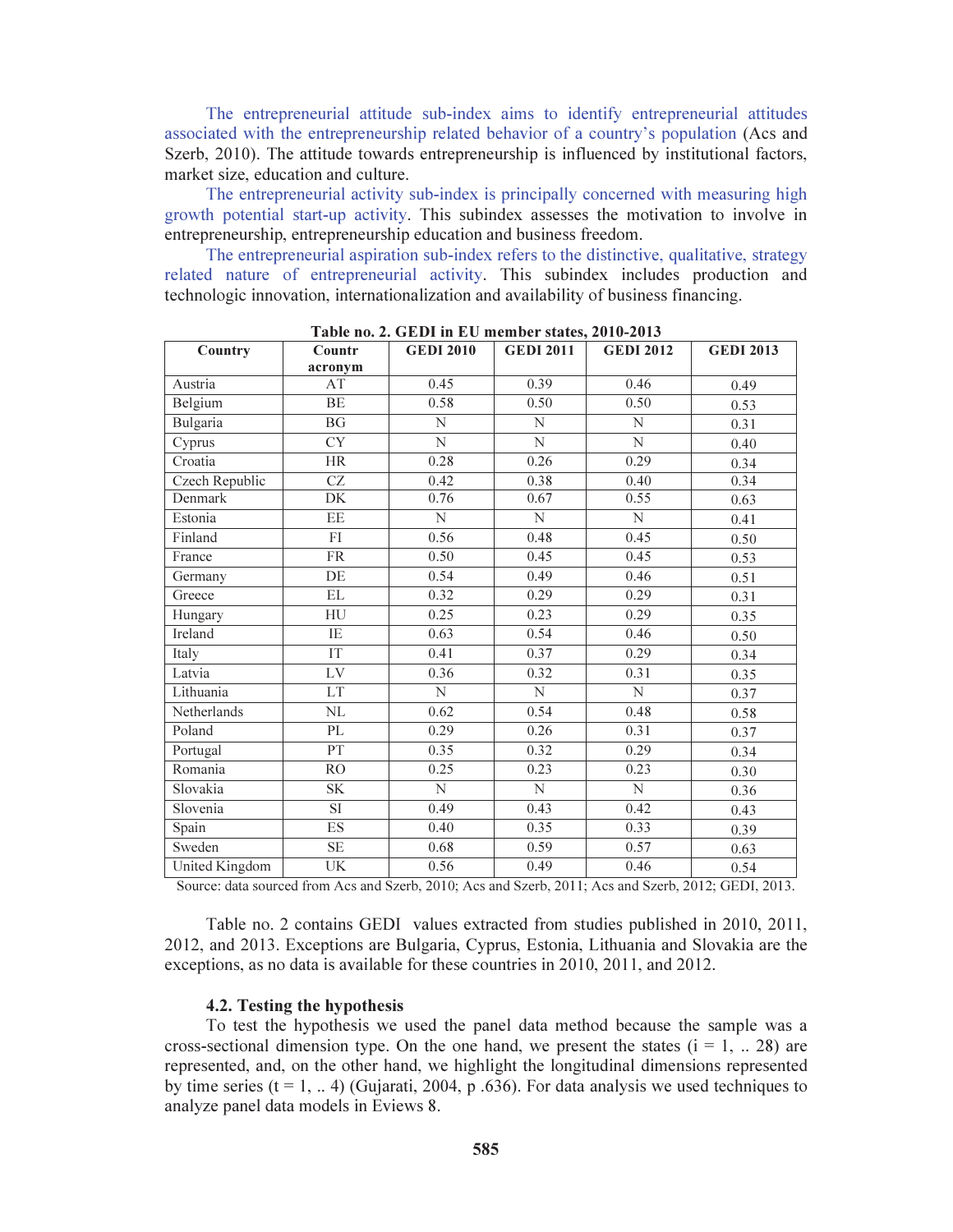To process data we documented the GEDI values and the youth unemployment rate (YUR) in the Eviews software as panel data for 21 of the 28 countries from the sample and for 4 years. We eliminated Luxembourg and Malta for which GEDI had not been calculated. Because there were no GEDI values reported in 2010, 2011, and 2012 for Bulgaria, Cyprus, Estonia, Lithuania and Slovakia, we created a balaced panel sample and obtained 84 observations.

Using Eviews 8, we studied the relationship between the two indexes employing the statistical correlation method. A correlation coefficient of -0.517713 establishes an indirect, negative link of strong intensity between GEDI and YUR (Table no. 3).

|             | GEDI        | YI IR       |
|-------------|-------------|-------------|
| <b>GEDI</b> |             | $-0.517713$ |
| YHR.        | $-0.517713$ |             |

Table no. 3. GEDI and YUR correlation matrix

Therefore, the study hypothesis, that there is a negative correlation between the level of development of the entrepreneurial ecosystem and the level of youth unemployment is validated.

#### 5. Conclusions

Youth unemployment has reached very high levels, especially due to the economic crisis in the EU states. Encouraging entrepreneurship could be a solution to youth unemployment thanks to the ability of new firms to create jobs. European governments have tried to identify measures and implement policies to stimulate young people to create their own businesses.

However, the entrepreneurial ecosystem is not favourable for young people. This study responds to the challenge of establishing the relationship between the level of development of the entrepreneurial ecosystem and the level of youth unemployment. Using GEDI methodology we defined the level of development of the entrepreneurial ecosystem in EU member states in 2010, 2011, 2012, and 2013. Testing the hypothesis of the study revealed that there is a negative relationship between the level of development of the entrepreneurial ecosystem and the level of youth unemployment. In other words, states that employ quick and appropriate policies to develop the entrepreneurial ecosystem will be able to reduce the alarming unemployment among younger generations.

The limits of the study arise from the difficulty of extending the analysis of data for a greater number of years, due to lack of studies. Creating a national index of youth entrepreneurship will be of major interest in the short future.

#### Bibliography

- 1. Acs Z.J., Szerb L., 2010. The Global Entrepreneurship and Development Index (GEDI). Opening Up Innovation: Strategy, Organization and Technology. London: Imperial College.
- 2. Acs Z.J., Szerb L., 2011. The Global Entrepreneurship and Development Index (GEDI). Cheltenham: Edward Elgar Publishing Limited.
- 3. Acs Z.J., Szerb L., 2012. The Global Entrepreneurship and Development Index (GEDI). Cheltenham: Edward Elgar Publishing Limited.
- 4. Aspen Network Development Entrepreneurs, 2013. Entrepreneurial Ecosystem Diagnostic  $Toolkit$ . [online] Available at: <http://www.aspeninstitute.org/sites/default/files/content/docs/pubs/FINAL%20Ecosyste m%20Toolkit%20Draft\_print%20version.pdf> [Accesed 26 September 2014].
- 5. Audretsch D.B., Carree M.A., Van Stel A.J., Thurik A.R., 2005. Does Self employment Reduce Unemployment? Jena: Max Planck Institute of Economics.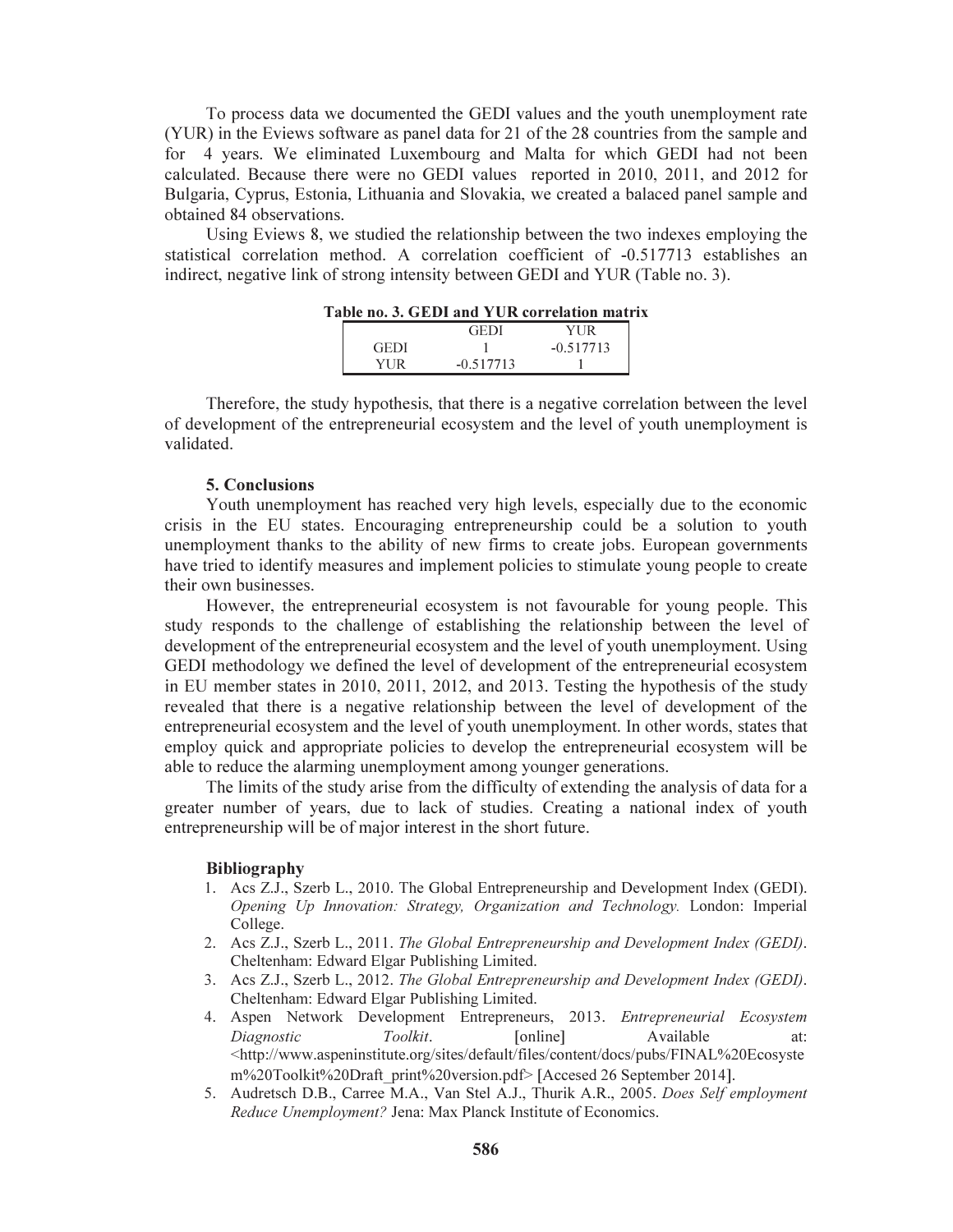- 6. Awogbenle A.C., Chijioke Iwuamadi K., 2010. Youth unemployment: Entrepreneurship development programme as an intervention mechanism. African Journal of Business Management, 4(6), pp.831-835.
- 7. Beugelsdijk S., 2007. Entrepreneurial culture, regional innovativeness and economic growth. Journal of Evolutionary Economics, 17, pp.187-210.
- 8. Chigunta F., 2002. Youth Entrepreneurship: Meeting the Key Policy Challenges, Education Development Center. [online] Available at: <http://yesweb.org/gkr/res/bg.entrep.ta.doc> [Accesed 22 September 2014].
- 9. Council on Competitiveness, 2008. Illuminate. Asset Mapping Roadmap: A Guide to Assessing Regional Development Resources. U.S. Department of Labor's Employment and Training Administration.
- 10. Cromie S., 2000. Assessing entrepreneurial inclinations: some approaches and empirical evidence. In: M. Frese, E. Chell and H. Klandt (eds.), Psychological approaches to entrepreneurship. European Journal of Work and Organizational Psychology, 9(1), pp.7–30.
- 11. European Commission, 2010. *Europe 2020 A strategie for smart, sustainable and inclusive* growth. Brussels.
- 12. Gartner W.B., 1989. Some suggestions for research on entrepreneurial traits and characteristics. Entrepreneurialship Theory and Practice, 14(1), pp.27-37.
- 13. GEDI, 2013. Global Entrepreneurship and Development Index. [online] Available at: <http://www.thegedi.org/research/gedi-index/> [Accesed 22 September 2014].
- 14. Geldhof G.J., Porter T., Weiner M.B., Malin H., Bronk K.C., Agans J.P., Mueller M., Damon W., Lerner R.M., 2014. Fostering youth entrepreneurship: Preliminary findings from the Young Entrepreneurs Study. Journal of Research on Adolescence, 24(3), pp.431-446.
- 15. Gray C., 2002. Entrepreneurship, resistance to change and growth in small firms. Journal of Small Business and Enterprise Development, 9(1), pp.61-72.
- 16. Grilo I., Thurik R., 2006. Latent and actual entrepreneurship in Europe and the US: some recent developments. The International Entrepreneurship and Management Journal, 1(4), pp.441-459.
- 17. Gujarati D.N., 2004. *Basic Econometrics: fourth edition*. USA: McGraw-Hill Companies.
- 18. Hayton J., Cacciotti G., 2014. Culture and entrepreneurship: empirical evidence for direct and indirect effects, pp.147-167. In: A. Fayolle, Handbook of Research on Entrepreneurship. What we know and what we need to know. Cheltenham: Edward Elgar Publishing Limited.
- 19. Herrington M., Kew J., Kew P., 2009. Tracking entrepreneurship in South Africa: a GEM perspective. [online] Available at: <http//www.gemconsortium.org/article> [Accesed 24 September 2014].
- 20. Homolova E., Riel A., Gavenda M., Azevedo A., Pais M., Balcar J., Antinori A., Metitiero G., Giorgakis G., Photiades P., Ekert D., Messnarz R., Tichkiewitch S., 2014. Empowering Entrepreneurship in Europe: Going from the Idea to Enterprise in 4 EU Countries. Systems, Software and Services Process Improvement, Springer Berlin Heidelberg, pp.262-270.
- 21. International Labour Organization, 2013. Global Employment Trends for Youth 2013: A generation at risk. Geneva.
- 22. Isenberg D., 2014. Introducing the Entrepreneurship Ecosystem: Four Defining Characteristics. [online] Available at: http://www.forbes.com/sites/danisenberg/2011/05/25/introducing-the-entrepreneurshipecosystem-four-defining-characteristics/ [Accesed 28 September 2014].
- 23. Llisteri J.J., Kantis H., Angelelli P., Tejerina L., 2006. Is Youth Entrepreneurship a Necessity or an Opportunity? A First Exploration of Household and New Enterprise Surveys in Latin America. Washington: Inter-American Development Bank.
- 24. OECD, 2001. Putting the Young in Business: Policy Challenges for Youth Entrepreneurship, The LEED Programme. Paris: Territorial Development Division.